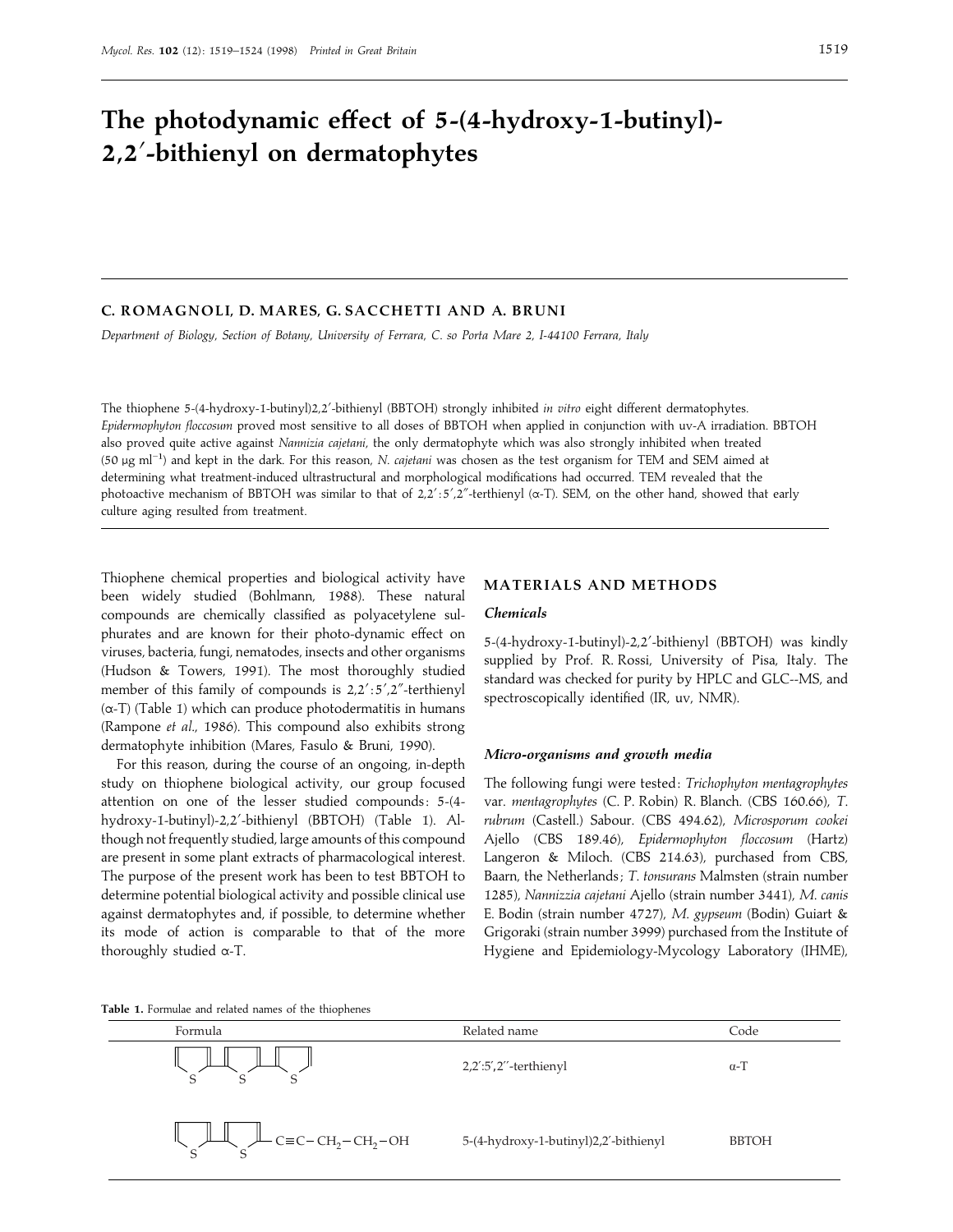**Table 2.** Growth (% of control) of eight dermatophytes on the 8th day of dark or light treatment with BBTOH

|                   | Dark                       |                       |                       | Light                      |                       |                             |
|-------------------|----------------------------|-----------------------|-----------------------|----------------------------|-----------------------|-----------------------------|
|                   | $5 \mu g$ ml <sup>-1</sup> | 10 $\mu$ g m $l^{-1}$ | 50 $\mu$ g m $l^{-1}$ | $5 \mu g$ ml <sup>-1</sup> | 10 $\mu$ g m $l^{-1}$ | 50 $\mu$ g ml <sup>-1</sup> |
| T. mentagrophytes | 128                        | 100                   | 95                    | 89                         | 72                    | 41                          |
| T. rubrum         | 159                        | 100                   | 97                    | 90                         | 73                    | 38                          |
| T. tonsurans      | 120                        | 100                   | 98                    | 90                         | 80                    | 45                          |
| E. floccosum      | 117                        | 100                   | 95                    | 35                         | 17                    | 0                           |
| M. cookei         | 126                        | 100                   | 96                    | 95                         | 74                    | 35                          |
| M. canis          | 90                         | 85                    | 80                    | 80                         | 65                    | 28                          |
| M. gypseum        | 124                        | 100                   | 90                    | 79                         | 65                    | 30                          |
| N. cajetani       | 80                         | 70                    | 20                    | 62                         | 42                    | 4                           |

Brussels, Belgium. Cultures were grown on Sabouraud agar medium (SDA, Difco).

#### *Antifungal activity*

For antifungal evaluation, BBTOH was dissolved in dimethylsulphoxide (DMSO) at the appropriate concentrations and aseptically added to the growth medium. The DMSO concentration in the final solution was adjusted to  $0.1\%$ .

For the experiments, cultures were incubated at  $28 \pm 1$  °C in the dark and grown until they had reached the mid-log phase (from 5 to 10 d). Subsequently, they were transferred to Petri dishes, some of which contained the thiophene compound (5, 10, 50 μg ml<sup>-1</sup>). The mycelia were kept in contact with the drug for 24 h in the dark. After this initial period, half of the Petri dishes were irradiated with uv-A (320–400 nm) for 90 min while the remainder was kept in the dark. From this moment on, the diameter of the colonies was measured at 24 h intervals throughout the 8 d of the experiment. Three replicate plates were used for each fungus at each BBTOH concentration. Control tests were performed keeping some plates in the dark, and irradiating others with uv-A;  $0.1\%$  solvent (DMSO) was added to the control plates. All tests were run in triplicate.

The uv-A source was a black light blue fluorescent lamp (Sylvania, F20, T 12-BLB) with a light intensity of 0.5 mW cm<sup>-1</sup> at the treatment site (peak intensity 350 nm).

## *Fluorescence microscopy*

Control and treated specimens of young *Nannizzia cajetani* hyphae were directly observed under uv light with a Zeiss Axiophot microscope, equipped with an incident fluorescence condenser and the filter set (BP 385, FT 395, LP 397) appropriate for thiophenes emitting fluorescence (Zechmeister & Sease, 1947).

# *Transmission electron microscopy* **(***TEM***)** *and scanning electron microscopy* **(***SEM***)**

For TEM and SEM the youngest *N*. *cajetani* hyphae were chosen from untreated mycelia and from mycelia treated for 24 h with 10  $\mu$ g ml<sup>-1</sup> of BBTOH; some of the latter were irradiated while others were kept in the dark. Outer mycelia cells were harvested immediately after the uv-A irradiation

and routinely fixed with  $6\%$  glutaraldehyde (GA) in  $0.1 \text{ m}$ sodium cacodylate buffer, pH  $7.2$ , for 3 h at  $4^\circ$ . After rinsing in the same buffer, the fungi for TEM were post-fixed for 20 h at  $4^\circ$  in  $1\%$  OsO<sub>4</sub> in the same buffer. They were then dehydrated in a graded series of ethanol solutions and embedded in Epon-Araldite resin. Sections were cut with an LKB Ultratome III, stained with uranyl acetate and lead citrate, and observed with a Zeiss EM 109 electron microscope at 80 kV.

For SEM the fungi were fixed in 6% GA in a sodium cacodylate buffer, briefly post-fixed for 1 h at  $4^{\circ}$  in  $1\%$  OsO<sub>4</sub> in the same buffer and then dehydrated in acetone, critical point dried and gold coated with an S 150 Sputter coater (Edwards). SEM observations were performed with a Cambridge Stereoscan 360 at an accelerating voltage of 20 kV.

# **RESULTS**

Table 2 gives the effect of BBTOH application, with or without uv-A irradiation, on mycelial growth in the eight dermatophytes studied. The values are reported as a percentage of the growth achieved in the controls, all measurements being taken on the eighth day after uv-A irradiation. Good growth inhibition was observed in all dermatophytes treated with the highest dose (50 µg m $l^{-1}$ ) as long as treatment was followed by uv-A irradiation. Only *Epidermophyton floccosum* was completely inhibited at this dose. The same 50  $\mu$ g ml<sup>-1</sup> dose gave only a modest inhibition when the experiment was conducted in the dark.

At the lowest dose used, 5  $\mu$ g ml<sup>-1</sup>, treatment in the dark had an unusual effect: growth increased. On the other hand, when treated with 10  $\mu$ g ml<sup>-1</sup> and kept in the dark, the colony growth was the same as in the controls. When kept in the dark, only *N*. *cajetani* and *Microsporum canis* showed a slight inhibition after the 5 and 10  $\mu$ g ml<sup>-1</sup> treatments. On the contrary, when the 5 and 10  $\mu$ g ml<sup>-1</sup> treatments were followed by uv-A irradiation, growth of all fungi was reduced and the extent of this reduction was dose dependent.

The organism which proved most sensitive to BBTOH plus uv-A irradiation was *E*. *floccosum*, with growth 35% and 17% that of the controls when treated with 5 and 10  $\mu$ g ml<sup>-1</sup>, respectively. On the other hand, *N*. *cajetani*, which showed a greater growth than the previous fungus at the same doses (62% and 42%) was the only dermatophyte nearly totally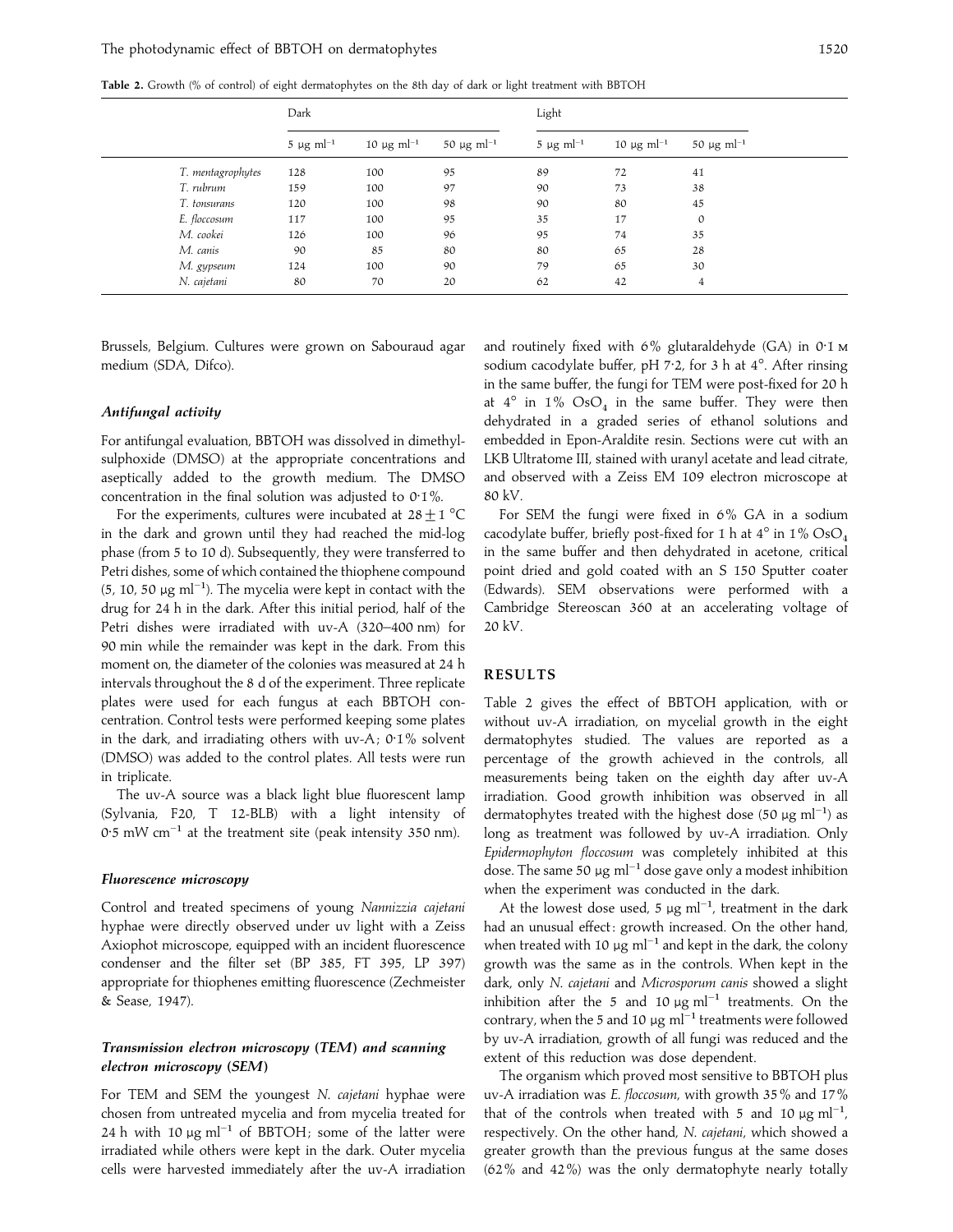

**Fig. 1.** Control *N*. *cajetani* hyphae under fluorescence microscopy. A widespread blue fluorescence can be seen, most likely originating in the wall. Bar, 10 µm. **Fig. 2.** Control *N*. *cajetani* hyphae under TEM. The cytoplasm shows the typical organule arrangement with normally structured membranes. Bar, 1 <sup>µ</sup>m. **Figs 3–7.** Hyphae of *<sup>N</sup>*. *cajetani* treated with BBTOH (10 <sup>µ</sup>g ml−"). **Fig. 3.** Kept in the dark. Numerous fluorescent spots can be seen under fluorescent microscopy. Bar, 10 µm. **Fig. 4.** Kept in the dark. TEM shows granular, electron-dense material corresponding to the photodetector; this material is segregated in vacuoles of varying size. Bar, 1 µm. Fig. 5. With uv-A irradiation. Nuclei and mitochondria having severely altered casings can be seen. Bar, 1 µm. **Fig. 6.** With uv-A irradiation. The mitochondria show internal membranes with varying degrees of disorganization. Bar, 1 µm. **Fig. 7.** With uv-A irradiation. Several vesicles and plasmalemma fragments can be seen near the wall. The organules in the cytoplasm can hardly be recognized and are fully involuted. Bar, 1 µm.

inhibited (growth 20%) by the 50  $\mu$ g ml<sup>-1</sup> treatment in the dark. Because of its greater sensitivity under all treatment conditions, *N*. *cajetani* was chosen at test organism in the ultrastructural evaluation of the BBTOH action mechanism.

UV-microscopy of the control *N*. *cajetani* hyphae, irradiated or not, showed a weak blue fluorescence ; this is most likely due to parietal auto-fluorescence (Fig. 1). Under TEM the cytoplasm of the young hyphae revealed normal organization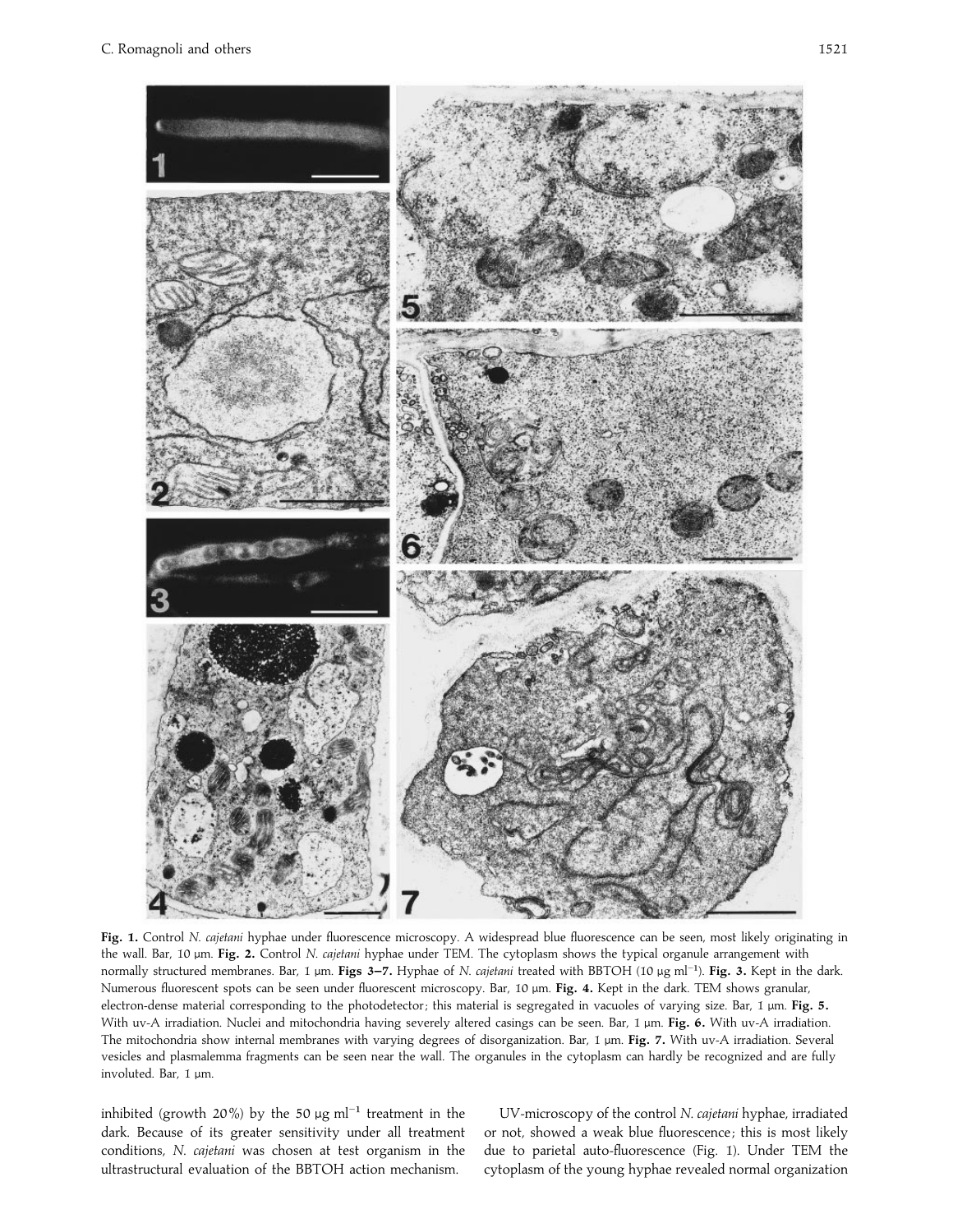

**Fig. 8.** Control *N*. *cajetani* hyphae (SEM). The typical straight shape and normally smooth surface can be seen. Bar, 2 µm. **Fig. 9.** Hyphae of *N. cajetani* treated with BBTOH (10 μg ml<sup>-1</sup>) plus uv-A irradiation (SEM). While the shape appears practically normal, the surface is wrinkled by numerous folds of varying depths. Bar, 2 µm. **Fig. 10.** Young mycelium portions of control *N*. *cajetani* with few macroconidia and numerous microconidia. Bar, 10 µm. **Fig. 11.** Young mycelium portions of *N*. *cajetani* treated with BBTOH (10 <sup>µ</sup>g ml−") in the dark. Note the absence of microconidia and the significant number of macroconidia. Bar, 10 <sup>µ</sup>m. **Fig. 12.** Macroconidia of control *N*. *cajetani* with the typical elongated shape and rough surface. Bar, 10 µm. **Fig. 13.** Macroconidia of *N*. *cajetani* treated with BBTOH (10 <sup>µ</sup>g ml−") in the dark. The entire surface appears covered with numerous small bulges. Bar, 10 <sup>µ</sup>m. **Fig. 14.** Macroconidia of *<sup>N</sup>*. *cajetani* treated with BBTOH (10 <sup>µ</sup>g ml−") plus uv-A irradiation. The surface bulges appear larger and are concentrated in the distal portion of the macroconidia. Bar, 10 µm.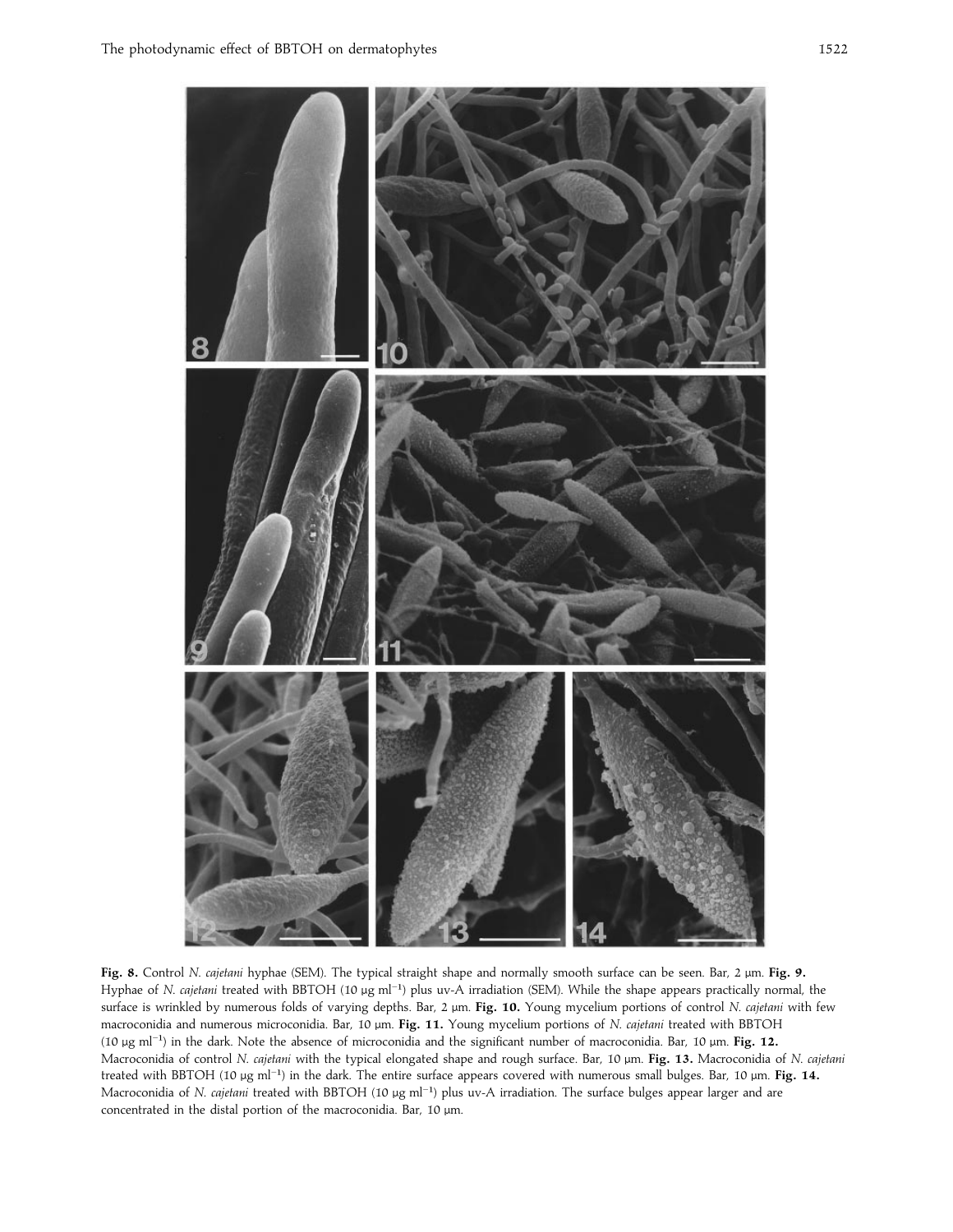

**Fig. 15.** Transverse section of control *N*. *cajetani* macroconidia (TEM). The entire circumference of the outermost, electron-dense layer of the wall appears slightly corrugated. **Fig. 16.** Detail of macroconidia of *<sup>N</sup>*. *cajetani* treated with BBTOH (10 <sup>µ</sup>g ml−") plus uv-A irradiation. A marked increase in wall thickness and the presence of a lumpy outer layer : some of these bulges are rather large and can clearly be seen. The inset at the upper left shows the same portion of the macroconidia observed under SEM. Bars, 1 µm.

with mitochondria, an abundance of ribosomes and many small nuclei (Fig. 2). After treatment with BBTOH (10  $\mu$ g ml<sup>-1</sup>) in the dark the hyphal protoplasts presented aggregates emitting a strong blue fluorescence (Fig. 3). The TEM findings were analogous to those obtained with fluorescence microscopy : the cytoplasm of the non-irradiated, treated samples showed numerous vacuoles of varying sizes containing electron-dense material. These vesicles had the same localization as the fluorescent aggregates (Fig. 4). The other organelles (i.e. nuclei, mitochondria and hyphae walls) were unaffected by the treatment and subsequent incubation in the dark. On the other hand, when the treatment was followed by uv-A irradiation, significant ultrastructural anomalies were encountered. All cell membrane structures were damaged in some way : the nuclear envelopes showed large holes allowing the content of the nucleus to come into direct contact with the cytoplasm (Fig. 5); the mitochondria, often difficult to recognize, appeared as flattened sacculae or had an unusual shape, at times containing convoluted cristae (Fig. 6). The plasma membrane was broken at several points showing numerous invaginations with various sized vesicles located between the wall and the cytoplasm (Fig. 7). All these modifications brought about a generalized disorganization of the cytoplasm, destroying the entire cell architecture.

Under SEM the young control *N*. *cajetani* mycelium (Fig. 8) revealed hyphae similar in shape to those treated in the dark or irradiated, the sole textural difference being that the irradiated samples showed some wrinkling, thickening and hollows in the wall (Fig. 9). In addition, the mycelium of the young controls also showed numerous obovate microconidia

and a few echinulate macroconidia (Fig. 10). It is worth noting the disappearance of microconidia and the increase in macroconidia occurred in the treated mycelia, whether kept in the dark or irradiated (Fig. 11). The macroconidial surface in the controls showed a fine roughness typical of young mycelia (Fig. 12) while in the dark-treated cultures the surface was full of minute bulges covering the entire spore (Fig. 13). In the light-treated samples, there were fewer of these bulges but they were larger and localized at the tip of the macroconidia (Fig. 14). Sectioning spores taken from control cultures and subjecting them to TEM clearly showed a two-layer wall: an internal, irregular, electron-transparent layer and an outer, electron-opaque layer extending to create numerous small, irregular excrescences (Fig. 15).

All treated samples, whether kept in the dark or light, showed a highly thickened macroconidial wall, as much as five times the thickness found in the controls. This increase in wall thickness was most evident in the macroconidial taken from the treated, irradiated cultures and it appeared due to a thickening of the intermediate layer of the wall which became progressively less opaque to electrons. On the other hand, the outermost layer formed voluminous tree-like bulges with average electron opacity (Fig. 16).

## **DISCUSSION**

The experimental results confirm that, following uv-A irradiation, BBTOH has a photoactive effect on dermatophytes. The data are in agreement with the results of previous studies using α-T on the same, or similar, organisms (Mares *et*